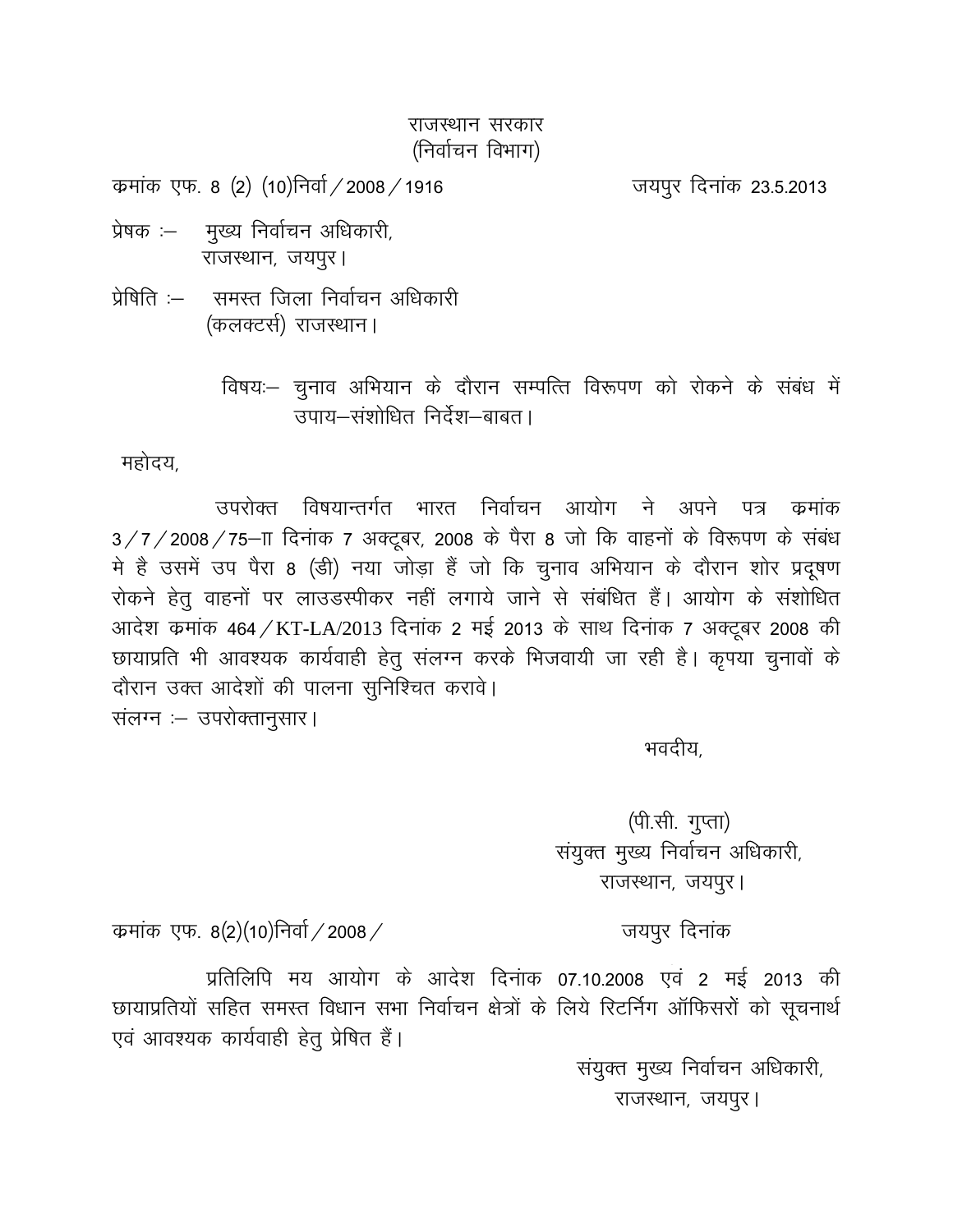# **ELECTION COMMISSION OF INDIA**

Nirvachan Sadan, Ashoka Road, New Delhi - 110001.

No.464/KT-LA/2013

Dated 2<sup>nd</sup> May, 2013

The Chief Electoral Officers of all **States/Union Territories.** 

Subject:-

To

Prevention of defacement of property and other campaign relating itemsrevised instructions - regarding.

Sir, The Commission had issued instructions vide letter No.3/7/2008/JS-II, dated 7<sup>th</sup> October, 2008, on the subject cited. Para 8 of the letter mentioned refers to instructions regarding defacement of vehicle and a new sub para 8(d) shall be added as under:-

"8(d) - During election period, Road Transport Authorities, in consultation with police authorities, should take a policy decision under the Motor Vehicle Act whether or not to allow fitting of loud speakers on campaign vehicles. This policy decision should be communicated to all Returning Officers by the Transport Authorities. Based on this policy decision, Returning Officers may, if permitted by the Transport Authorities, grant permission for fitting of loud speakers on campaign vehicles with a stipulation that such speakers should not violate the provisions of Noise Pollution Rules or any other provisions in their State Laws."

This is being issued in consonance with spirit of the judicial pronouncements made in this behalf

Yours faithfully,

(TAPAS KUMAR) PRINCIPAL SECRETARY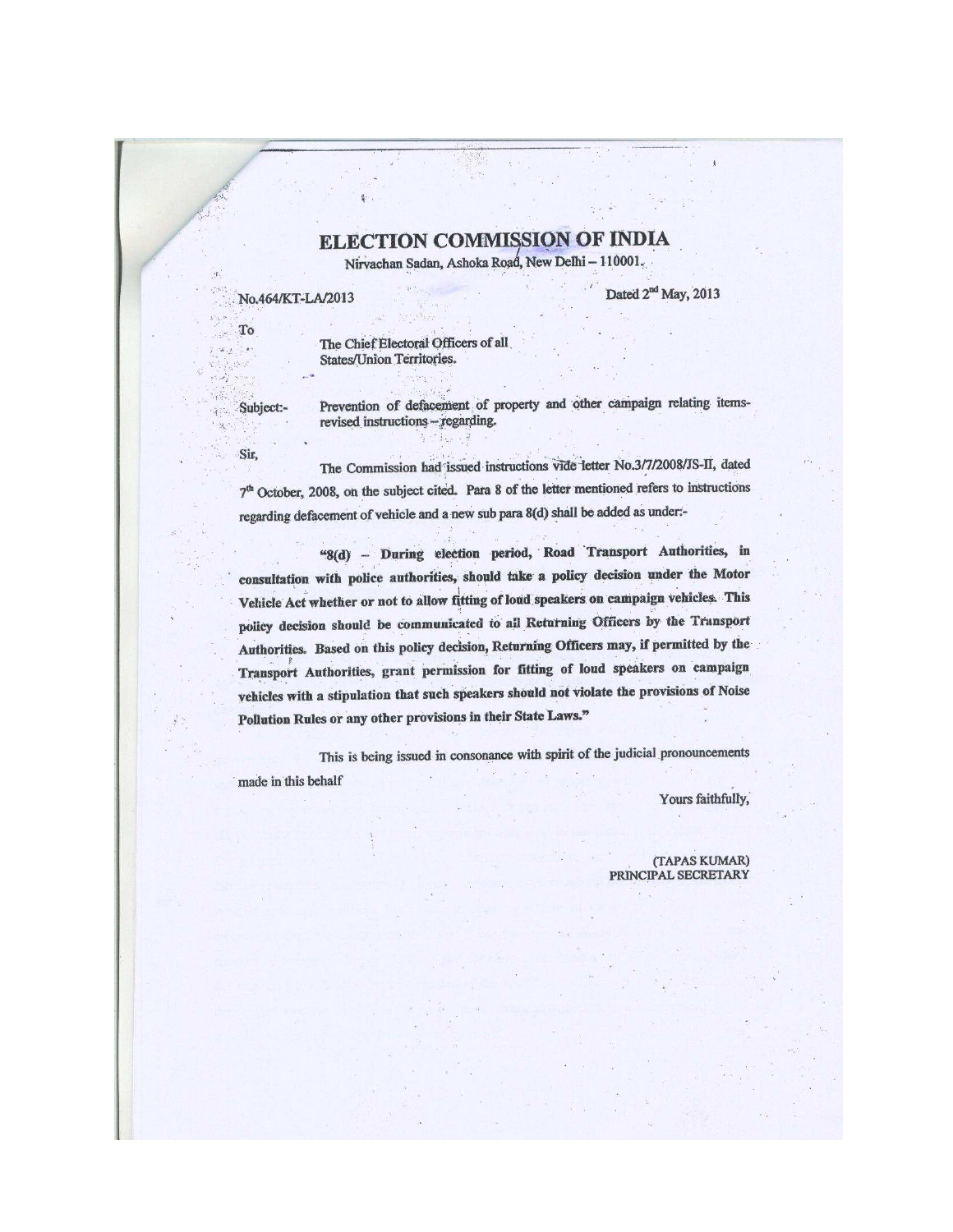## **ELECTION COMMISISON OF INDIA**

Nirvachan Sadan, Ashoka Road, New Delhi-110001

No.  $3/7/2008/JS$ -II Dated:  $7<sup>th</sup>$  October, 2008

To

- **1. The Secretary to the**  Government of India Ministry of Home Affairs New Delhi-110001.
- **2. The Chief Secretaries of**  All States and Union Territories.
- **3. The Chief Electoral Officers of**  All States and Union Territories.

#### **Sub: Prevention of defacement of property and other campaign related items – revised instructions- regarding.**

Sir,

 I am directed to invite a reference to the Commission's letter No. 3/7/2007/JS-II, dated 16<sup>th</sup> October, 2007, regarding prevention of defacement of property in connection with election campaign.

2. In the past, the Commission has suggested the enactment of special laws by state governments for dealing with defacement of properties effectively. Some states have enacted special legislations to govern and regulate defacement of property, while the other states have legislation that either only cover specific areas, like municipalities etc, or have no legislation at all. A tabular statement on respective positions obtaining in the states in this respect based on the information available in the Commission is enclosed in the schedule appended to this circular (marked as Annexure-1). Since a uniform law throughout the country is not available, what is enforceable differs from state to state. Keeping in view the forthcoming general election to the Lok Sabha due in 2009, it has become necessary to lay down, for smooth conduct of campaign during elections and for clear understanding of all authorities who have the responsibility for the implementation at the field level as also of the observers who are deputed to oversee the elections in different states/constituencies, a comprehensive set of guidelines with respect to defacement of property.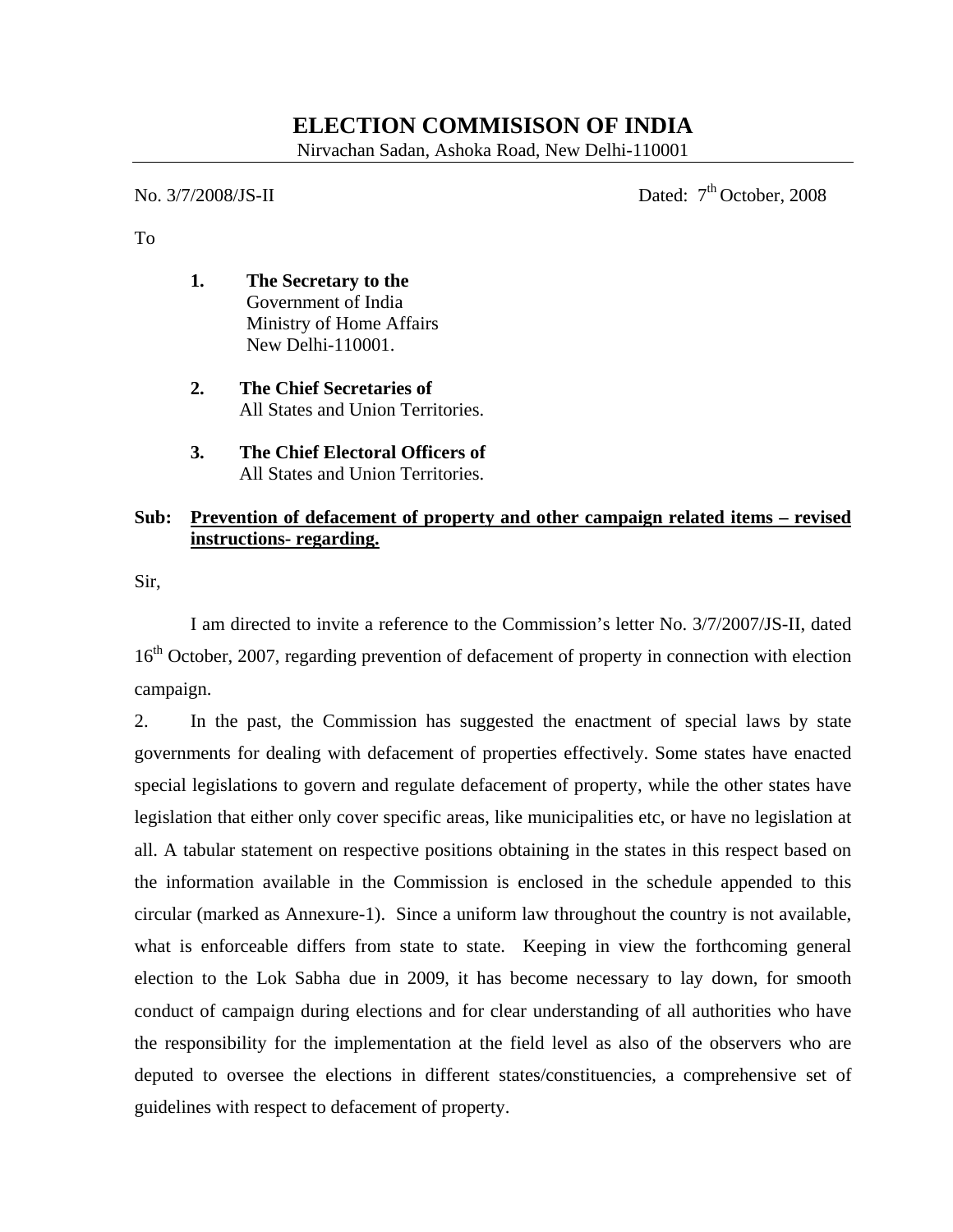3. After considering all aspects of the matter in depth, the Commission has, in **supersession of the earlier instructions**, laid down the following directions, to the followed by political parties, candidates, individuals and organizations etc. during the election period:

#### **DEFACEMENT OF PUBLIC PLACES**

4. (a) No wall writing, pasting of posters/papers or defacement in any other form, or erecting/displaying of cutouts, hoardings, banners flags etc. shall be permitted on any Government premise (including civil structures therein). For this purpose a Government premise would include any Govt. office and the campus wherein the office building is situated.

 (b) If the local law expressly permits or provides for writing of slogans, displaying posters, etc., or erecting cut-outs, hoardings, banners, political advertisement, etc., in any public place, (as against a Govt. premise) on payment or otherwise, this may be allowed strictly in accordance with the relevant provisions of the law and subject to Court orders, if any on this subject. It should be ensured that any such place is not dominated/monopolized by any particular party(ies) or candidate(s). All parties and candidates should be provided equal opportunity in this regard.

 ( c) If there is a specifically earmarked place provided for displaying advertisements in a public place, e.g. bill boards, hoardings etc. and if such space is already let out to any agency for further allocation to individual clients, the District Election Officer through the municipal authority concerned, if any, should ensure that all political parties and candidates get equitable opportunity to have access to such advertisement space for election related advertisements during the election period.

#### **DEFACEMENT OF PRIVATE PLACES**

5. (a) In the States where there is no local law on the subject, and subject to the restrictions under the law where there is a law, temporary and easily removable advertisement materials, such as flags and banners may be put up in private premises with the voluntary permission of the occupant. The permission should be an act of free will and not extracted by any pressure or threat. Such banner or flag should not create any nuisance to others. Photo-copy of the voluntary permission in writing obtained in this connection should be submitted to the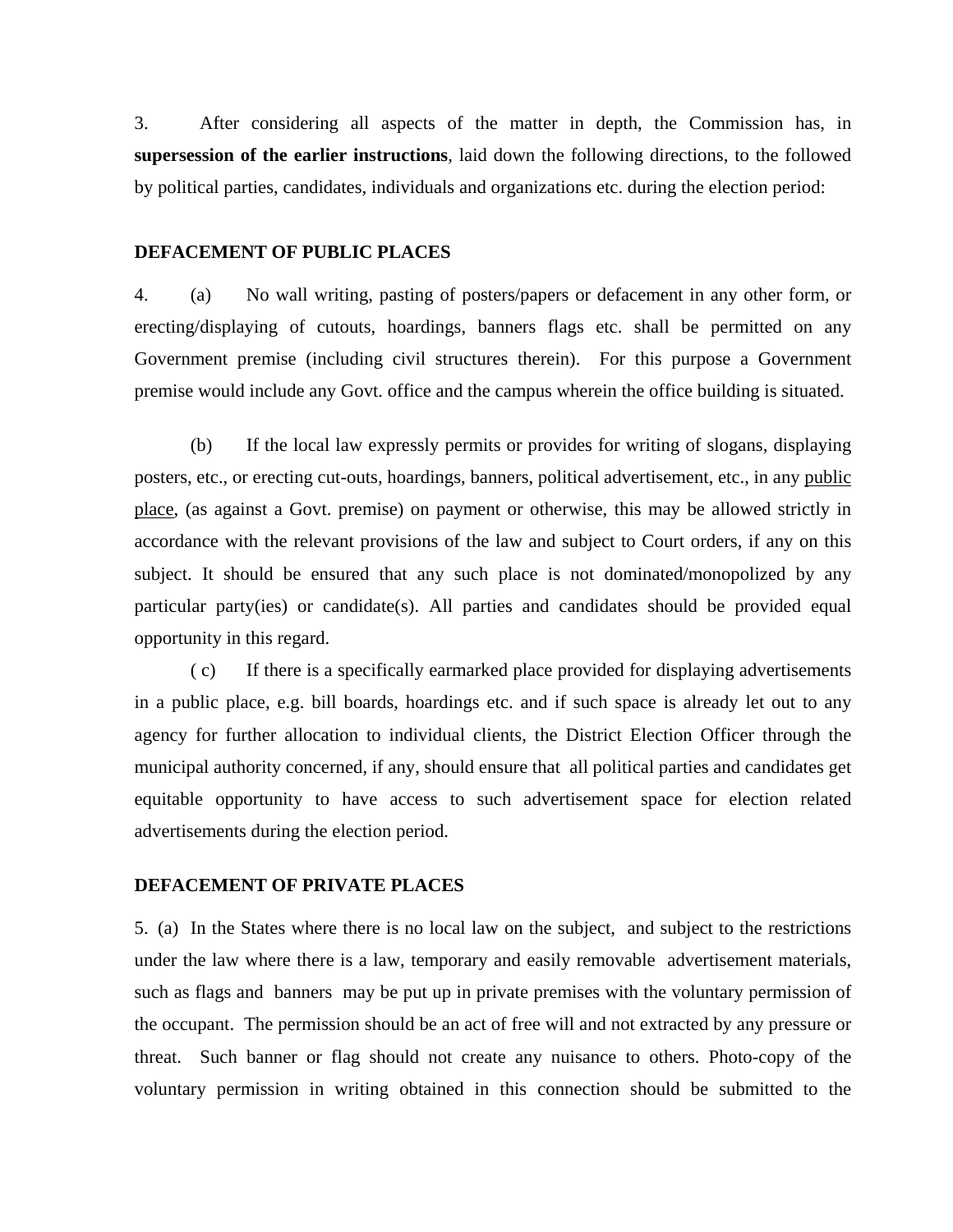Returning Officer within 3 days of putting up the flags and banners in such cases in the manner prescribed in sub-para(c) below.

(b) If the local law does not expressly permit wall writing, pasting of posters, and similar other permanent/semi-permanent defacement which is not easily removable, the same shall not be resorted to under any circumstances, even on the pretext of having obtained the consent of the owner of the property. This will also apply in the states where there is no local law on the subject of prevention of defacement of property.

 (c) Where the local law expressly permits wall writings and pasting of posters, putting up hoardings, banners, etc. on private premises with the owner's permission, the contesting candidates or the political parties concerned shall obtain prior written permission from the owner of the property and submit photocopies of the same within 3 days to the Returning Officer or an officer designated by him for the purpose, together with a statement in the **enclosed proforma** (marked as Annexure-2). The statement in such cases and in the cases mentioned in sub-para (a) above should clearly mention therein the name and address of the owner of the property from whom such permission has been obtained together with expenditure incurred or likely to be incurred for the purpose. Nothing inflammatory or likely to incite disaffection amongst communities shall be permissible in such writings/display. The expenditure incurred in this mode on specific campaign of candidate(s) shall be added to the election expenditure made by the candidate. Expenditure incurred on exclusive campaign for a party without indicating any candidate shall not be added to candidates expenditure. The contesting candidate shall furnish such information village/locality/town-wise, to the Returning Officer, or the authorized officer within 3 days of obtaining the requisite permission, for easy checking by the Returning Officer or the Election Observer or any officer connected with the conduct of elections.

(d) Subject to any restrictions under any local law or any court orders in force, the political parties, candidates, their agents, workers and supporters may put up banners, buntings, flags, cut-outs, on their own property, provided they do so on their own volition, voluntarily and without any pressure from any party, organization or person, and provided further that these do not cause any inconvenience in any manner to anyone else. If such display of banners, flags etc. aims to solicit vote for any particular candidate, then the provisions of Section 171H of the IPC would be attracted and would have to be followed. Section 171H of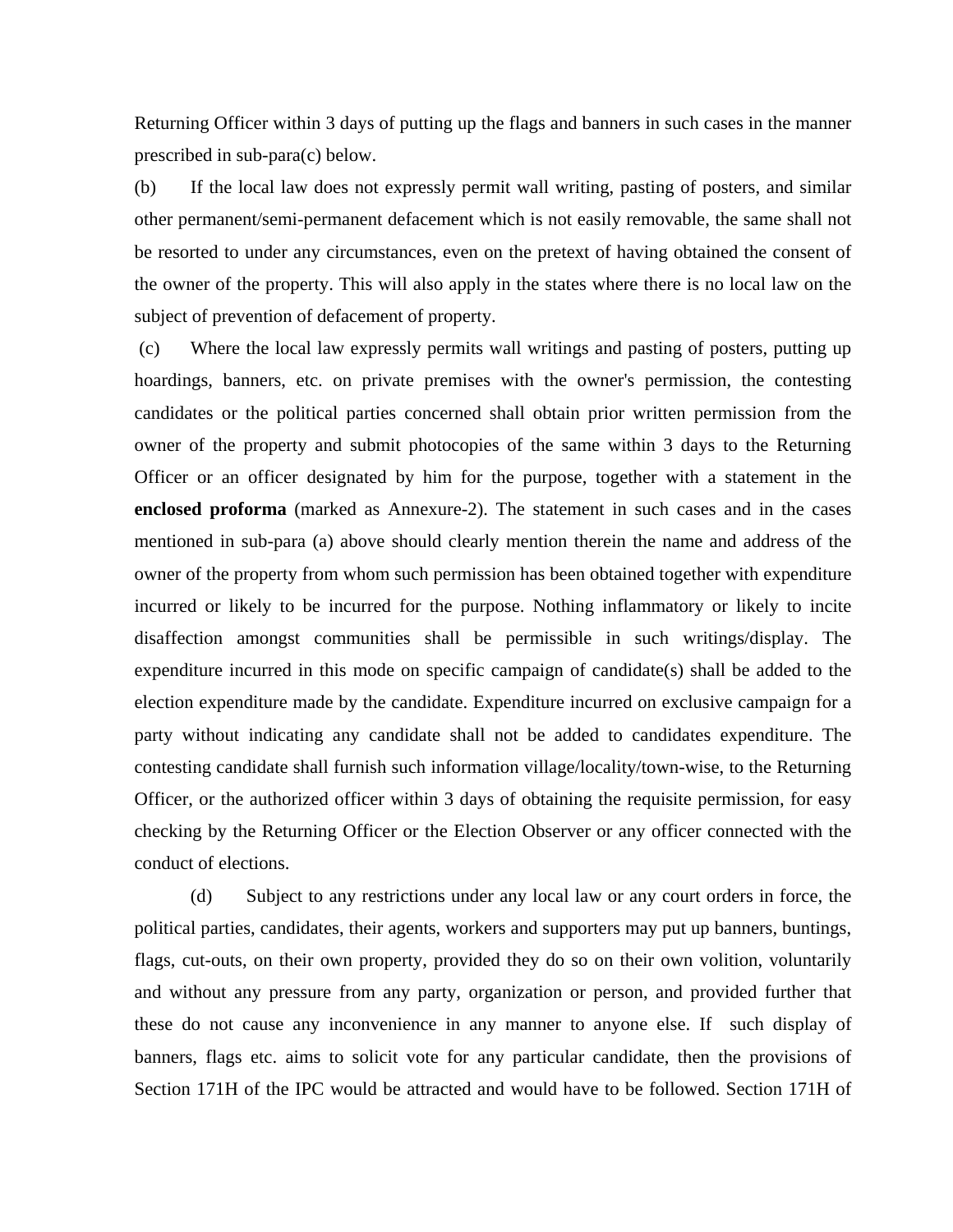the IPC stipulates that whoever without the general or special authority in writing of a candidate incurs or authorises expenses on account of the holding of any public meeting, or upon any advertisement, circular or publication, or in any other way whatsoever for the purpose of promoting or procuring the election of such candidate, shall be punished with fine which may extend to five hundred rupees: Provided that if any person having incurred any such expenses not exceeding the amount of ten rupees without authority obtains within ten days from the date on which such expenses were incurred the approval in writing of the candidate, he shall be deemed to have incurred such expenses with the authority of the candidate.

#### **DEFACEMENT OF HALLS/AUDITORIUMS AND OTHER PUBLIC PROPERTIES**

6. In the case of Halls/Auditoriums/Meeting venues owned/controlled by the Government/ local authorities/PSUs/Cooperatives, if the law/guidelines governing their use do not preclude political meetings therein, there is no objection to it. It shall be ensured that the allocation is done on equitable basis and that there is no monopolization by any political party or candidates. In such venues, displaying of banners, buntings, flags, cut-outs, may be permitted during the period of meetings subject to any restrictions under the law/guidelines in force. Such banners, flags, etc. shall be got removed by the party/individual who used the premises immediately after conclusion of the meeting, and in any case within a reasonable period after the meeting is over. Permanent/semi-permanent defacement such as wall writing/pasting of posters etc. shall not be permitted in such premises.

7. If any political party/association/candidate/person indulges in defacement of any property in violation of the local law, if any, or the above instructions, the Returning Officer/ District Election Officer shall issue notice to the offender for removing the defacement forthwith. If the political party/association/candidate/person does not respond promptly, the district authorities may take action to remove the defacement, and the expenses incurred in the process shall be recovered from the political party/association/candidate/person responsible for the defacement. Further, the amount also shall be added to the election expenditure of the candidate concerned, and action should also be initiated to prosecute the offender under the provisions of the relevant law (under the law relating to prevention of defacement, if any, or under the provisions of the general law for causing willful damage to the property of others).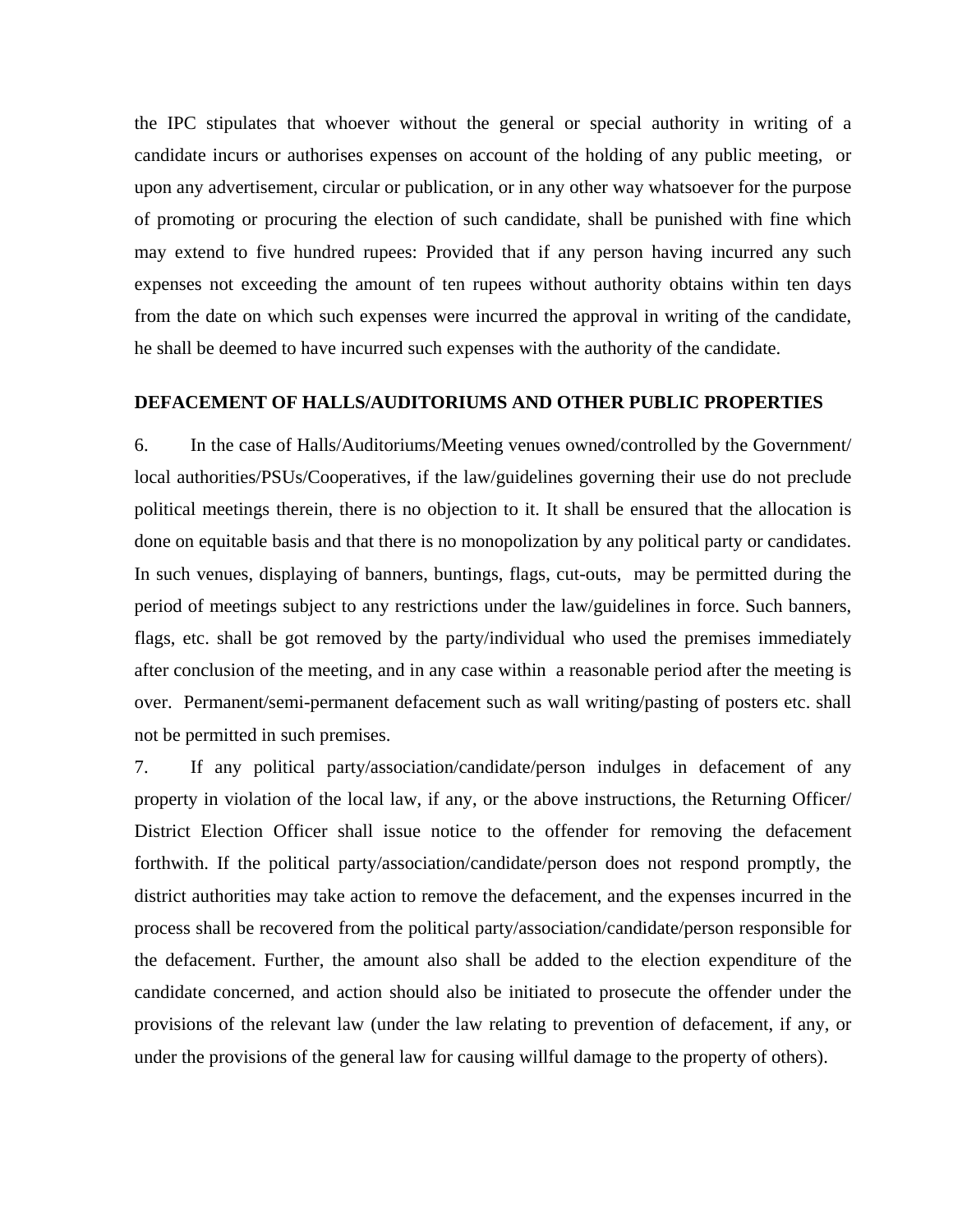#### **DEFACEMENT Of VEHICLES**

**8.** (a) In private vehicles, subject to the provisions of the Motor Vehicles Act, Rules thereunder and subject to court orders in force, if any, flags and stickers may be put on the vehicles by the owner of the vehicle on his own volition, in such a manner that they do not cause any inconvenience or distraction to other road users. If such display of flags and stickers aims to solicit vote for any particular candidate, then the provisions of Section 171H of the IPC would be attracted and would have to be followed.

 (b) On commercial vehicles, display of any flag, sticker etc. shall not be permitted, unless such vehicle is a vehicle validly used for election campaign after obtaining the requisite permit from the District Election Officer/Returning Officer and the display thereof in original on the wind screen.

(c) External modification of vehicles including fitting of Loudspeaker thereon, would be subject to the provisions of the Motor Vehicles Act/Rules and any other Local Act/Rules. Vehicles with modifications and special campaign vehicles like Video Rath etc., can be used only after obtaining the requisite permission from the competent authorities under the Motor Vehicles Act.

#### **OTHER CAMPAIGN RELATED ITEMS**

- 9. Subject to accounting for the expenditure, the following may be permitted:-
	- (a) In processions and rallys etc., flags, banners, cutouts etc. can be carried subject to local laws and prohibitory orders in force;
	- (b) In such procession, wearing of party/candidate supplied special accessories like cap, mask, scarf etc. may be permitted. However, supply of main apparels like saree, shirt, etc. by party/candidate is not permitted.
	- (c) Educational institutions including their grounds {whether Govt. aided, private or Govt.} shall not be used for political campaigns and rallies.

10. The Chief Electoral Officers are requested to bring the directions of the Commission to the notice of the District Election Officers, Returning Officers and all other election related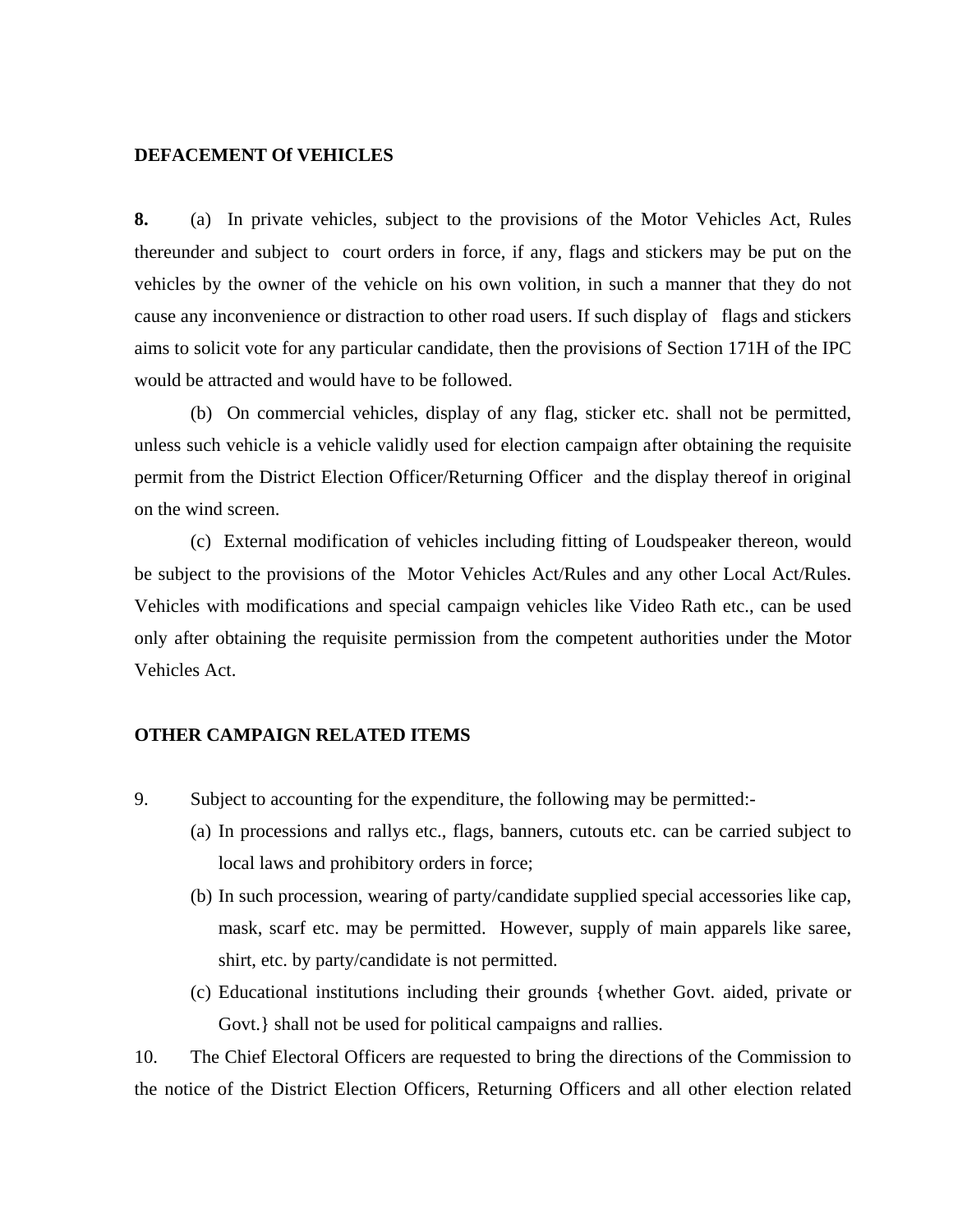authorities, and all political parties in the State, including State units of recognized National and State parties, and all registered un-recognized parties based in the State, and also the contesting candidates (at the time of elections) for information and compliance.

11. Please acknowledge receipt of this letter. The Chief Electoral Officers may kindly confirm that action as required above has been taken.

Yours faithfully,

**(K. F. WILFRED) SECRETARY**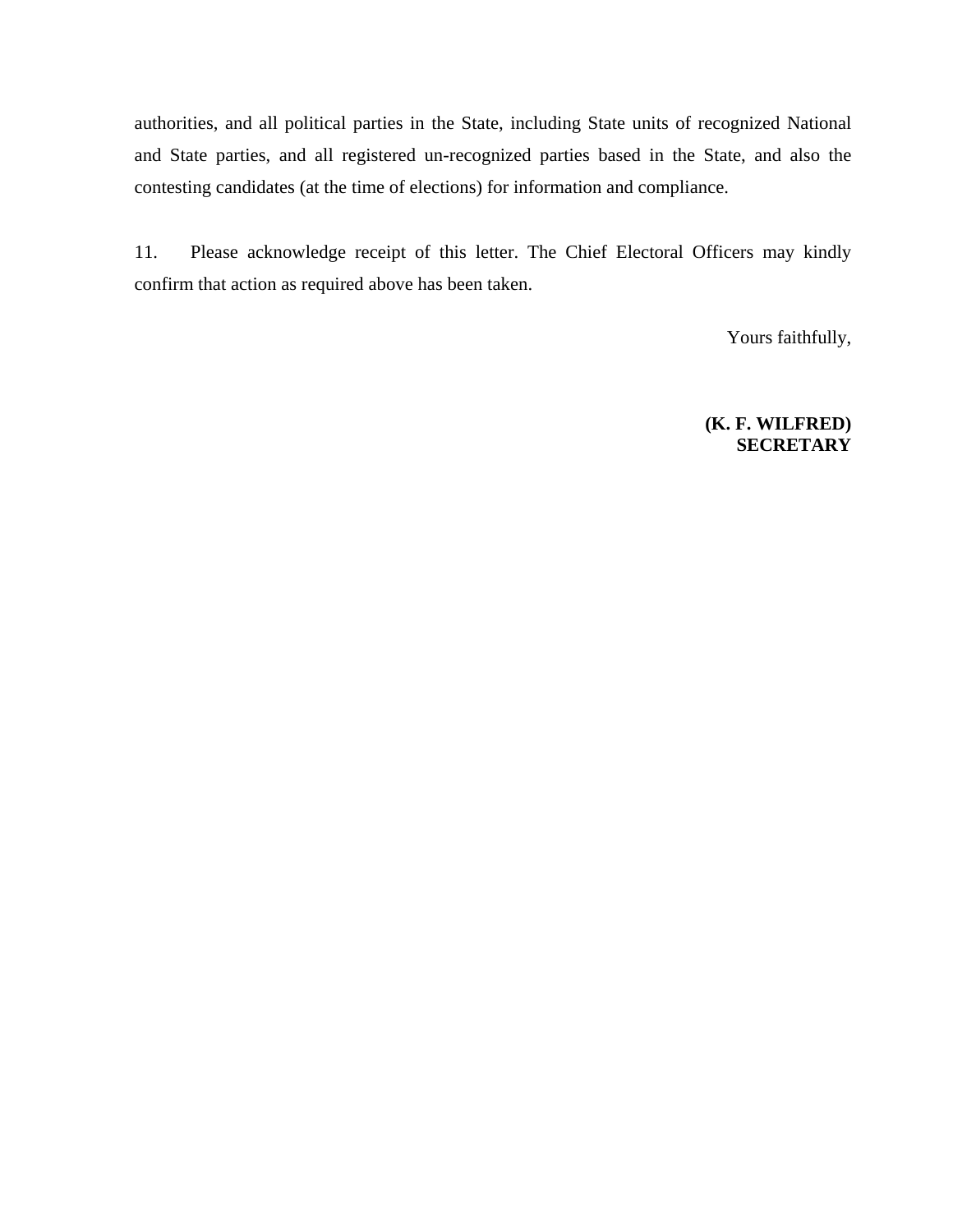**Annexure-1**

# **Defacement of Properties – Law**

| <b>Sl. No.</b> | <b>of</b><br><b>Name</b>      | <b>Name of Act/Rule</b>                                                                                                                      | <b>Extent of applicability</b>                                                                                                                                                                                                                                                                                   |
|----------------|-------------------------------|----------------------------------------------------------------------------------------------------------------------------------------------|------------------------------------------------------------------------------------------------------------------------------------------------------------------------------------------------------------------------------------------------------------------------------------------------------------------|
| 1.             | State/UT<br>Andhra<br>Pradesh | The Andhra Pradesh Prevention of It extends to the entire<br>Disfigurement<br>of Open Places<br>and                                          | State.                                                                                                                                                                                                                                                                                                           |
|                |                               | Prohibition<br>of<br>Obscene<br>and<br>Objectionable<br>Posters<br>and                                                                       |                                                                                                                                                                                                                                                                                                                  |
|                |                               | Advertisements Act, 1997.                                                                                                                    |                                                                                                                                                                                                                                                                                                                  |
| 2.             | Arunachal<br>Pradesh          | The Arunachal Pradesh Prevention of It extends to the entire<br>Defacement of Property Act, 1997.                                            | State.                                                                                                                                                                                                                                                                                                           |
| 3.             | <b>Bihar</b>                  | The Bihar Prevention of Defacement of<br>Property Act, 1985.                                                                                 | It extends to the entire<br>State.                                                                                                                                                                                                                                                                               |
| 4.             | Chattisgarh                   | No separate law/Act framed by the State.<br>But the Madhya Pradesh Sampatti<br>Virupan Nivaran Adhiniyam, 1994 is<br>applicable in the state | It extends to the entire<br>State.                                                                                                                                                                                                                                                                               |
| 5.             | Goa                           | The Goa Prevention of Defacement of<br>Property Act, 1988 as amended vide Act of<br>1992 and 2001.                                           | It extends to the entire<br>State.                                                                                                                                                                                                                                                                               |
| 6.             | Haryana                       | The Haryana Prevention of Defacement of                                                                                                      | It extends to the entire                                                                                                                                                                                                                                                                                         |
|                |                               | Property Act, 1989 as amended vide Act of                                                                                                    | State.                                                                                                                                                                                                                                                                                                           |
|                |                               | 1996.                                                                                                                                        |                                                                                                                                                                                                                                                                                                                  |
| 7.             | Himachal<br>Pradesh           | The Himachal Pradesh Open Places<br>(Prevention of Disfigurement) Act, 1985.                                                                 | It extends to the entire<br><b>State</b><br>and<br>into<br>come<br>in<br>the<br>force<br>areas<br>comprised<br>in<br>the<br>Municipal Corporation<br>of Shimla at once and<br>shall come into force in<br>the remaining part of<br>the State on such date as<br>the State Govt. may by<br>notification, appoint. |
| 8.             | <b>Jharkhand</b>              | law/Act but the<br>Bihar<br>N <sub>o</sub><br>separate<br>Prevention of Defacement of Property<br>Act, 1985 is applicable in the state.      | It extends to the entire<br>State.                                                                                                                                                                                                                                                                               |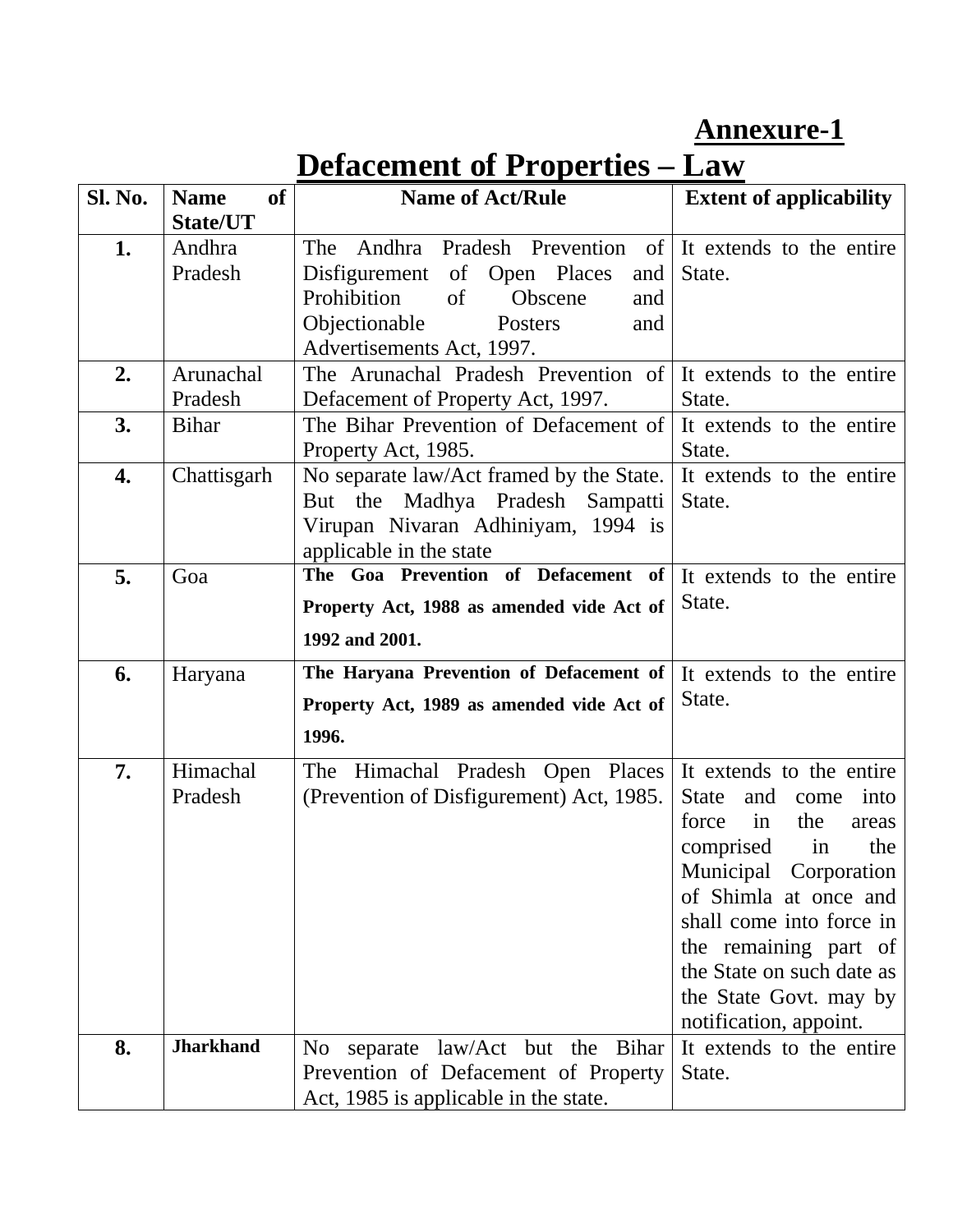| 9.  | $\&$<br>Jammu     | The Jammu & Kashmir Prevention of It extends to the entire                                                                            |                                                                                                                                                                                                                                                                                                                        |
|-----|-------------------|---------------------------------------------------------------------------------------------------------------------------------------|------------------------------------------------------------------------------------------------------------------------------------------------------------------------------------------------------------------------------------------------------------------------------------------------------------------------|
|     | Kashmir           | Defacement of Property Act No. XIX of                                                                                                 | State.                                                                                                                                                                                                                                                                                                                 |
|     |                   | 1985.                                                                                                                                 |                                                                                                                                                                                                                                                                                                                        |
| 10. | Karnataka         | The Karnataka Open places (Prevention<br>of Disfigurement) Act, 1981 as amended<br>vide Act of 1983.                                  | It extends to Banglore,<br>Mysore,<br>Hubli,<br>Dharwar,<br>Mangalore<br>and Belgaun constituted<br>or continued under the<br>Municipal<br>Karnataka<br>Corporation Act - 1976,<br>or under any other law                                                                                                              |
|     |                   |                                                                                                                                       | on 5.5.81 and come into<br>force<br>the<br>in<br>Municipalities, notified<br>areas, sanitary Boards,<br>constituted or continued<br>under the Karnataka<br>Municipalities Act -<br>1964, or under any other<br>law, or in any other<br>local area, on such date,<br>as the State Govt. may<br>by notification appoint. |
| 11. | Madhya<br>Pradesh | The Madhya Pradesh Sampatti Virupan<br>Nivaran Adhiniyam, 1994.                                                                       | It extends to the entire<br>State.                                                                                                                                                                                                                                                                                     |
| 12. | Maharash-<br>tra  | Maharashtra Act No. VIII of $1995$ – Nothing is specifically<br>regarding Prevention of Defacement of mentioned about the<br>Property | extent of applicability.                                                                                                                                                                                                                                                                                               |
| 13. | Mizoram           | The Mizoram Prevention of Defacement of                                                                                               | It extends to the entire                                                                                                                                                                                                                                                                                               |
|     |                   | Property Act, 1995.                                                                                                                   | State.                                                                                                                                                                                                                                                                                                                 |
| 14. | Nagaland          | The Nagaland Prevention of Defacement of                                                                                              | It extends to the notified                                                                                                                                                                                                                                                                                             |
|     |                   | Property Act, 1985.                                                                                                                   | areas constituted under<br>the Assam Tribal Areas<br>(Administration of Tow<br>Committee) regulation<br>1950, or in any other<br>local area or areas, on<br>such date, as the State                                                                                                                                    |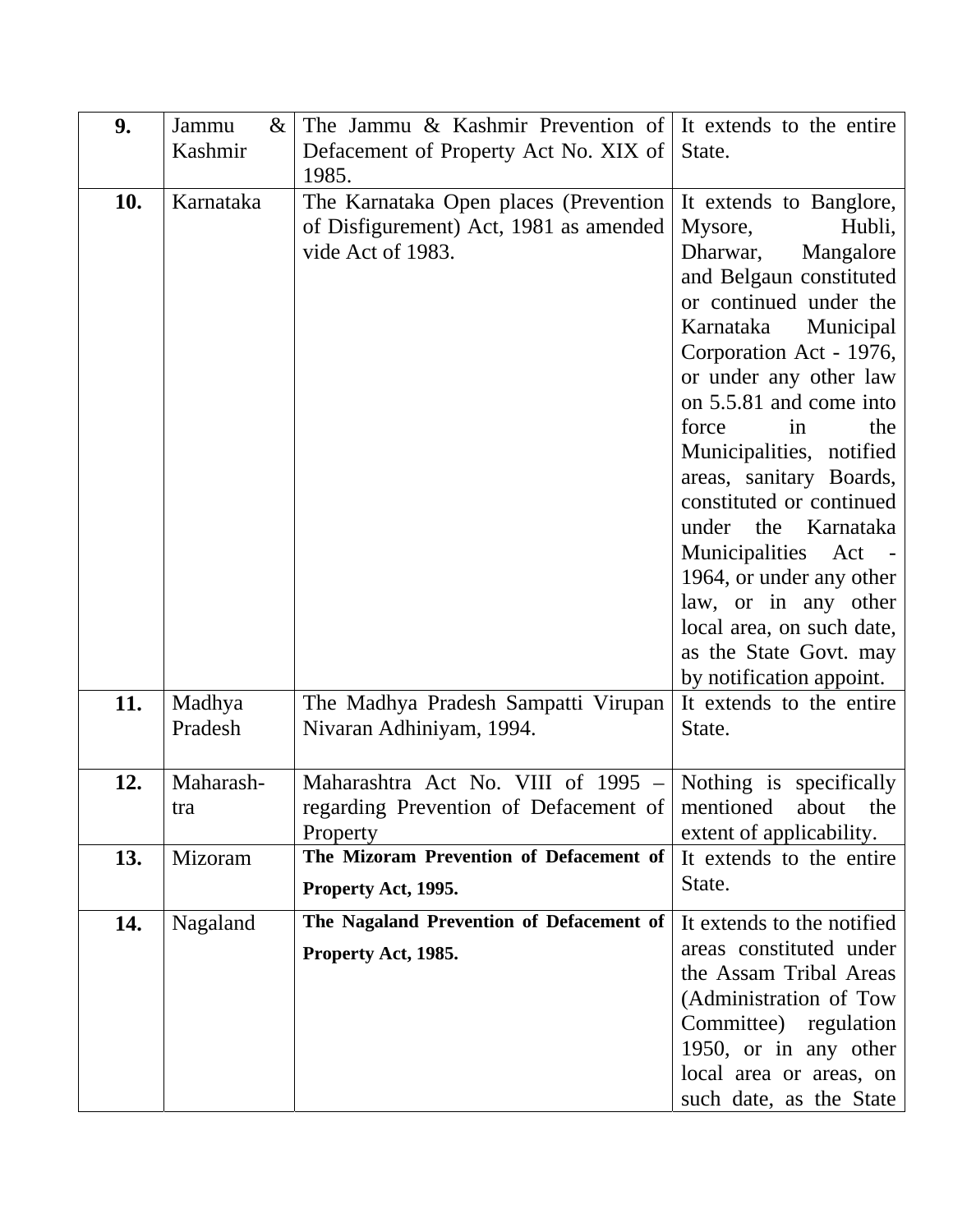| 15.<br>16.<br>17. | Punjab<br>Sikkim<br>Tamil Nadu | The Punjab Prevention of Defacement<br>of Property Act, 1998.<br><b>The Sikkim Prevention of Defacement</b><br>of Property Act, 1988.<br>The<br>Nadu<br>Places<br>Tamil<br>Open                                               | Govt.<br>by<br>may<br>notification<br>may<br>appoint.<br>It extends to the entire<br>State.<br>It extends to the entire<br>State.<br>It extends to the entire                                                                                                                                                                                                    |
|-------------------|--------------------------------|-------------------------------------------------------------------------------------------------------------------------------------------------------------------------------------------------------------------------------|------------------------------------------------------------------------------------------------------------------------------------------------------------------------------------------------------------------------------------------------------------------------------------------------------------------------------------------------------------------|
|                   |                                | (Prevention of Disfigurement) Act, 1959,<br>as amended vide Act of 1992<br><b>Prevention</b>                                                                                                                                  | State.                                                                                                                                                                                                                                                                                                                                                           |
| 18.               | Tripura                        | <b>The</b><br><b>Tripura</b><br><sub>of</sub><br><b>Defacement</b><br>of Property<br>Act, 1976<br>in<br>conjunction with Tripura (Prevention of<br>Defacement of Property) Amendment Bill,<br>1998 now in force in the State. | It extends to the entire<br>State and shall apply in<br>instance<br>first<br>the<br>to<br>municipal<br>limits<br>of<br>Agartala Town, but the<br>State Govt. may from<br>time<br>time<br>to<br>by<br>notification<br>in<br>the<br>official Gazette, apply<br>to such other local areas<br>be<br>areas<br>as may<br>or<br>specified<br>the<br>in<br>notification. |
| 19.               | Uttara-<br>khand               | <b>Uttaranchal</b><br>Prevention<br><b>The</b><br>of<br>Defacement of Public Property Act, 2003.                                                                                                                              | It extends to the entire<br>State.                                                                                                                                                                                                                                                                                                                               |
| 20.               | Andaman &<br>Nicobar           | The Andaman & Nicobar Islands<br>Prevention of Defacement of Property<br>Regulation, 1987.                                                                                                                                    | It extends to the entire<br>Union Territory of the<br>Andaman and Nicobar<br>Islands.                                                                                                                                                                                                                                                                            |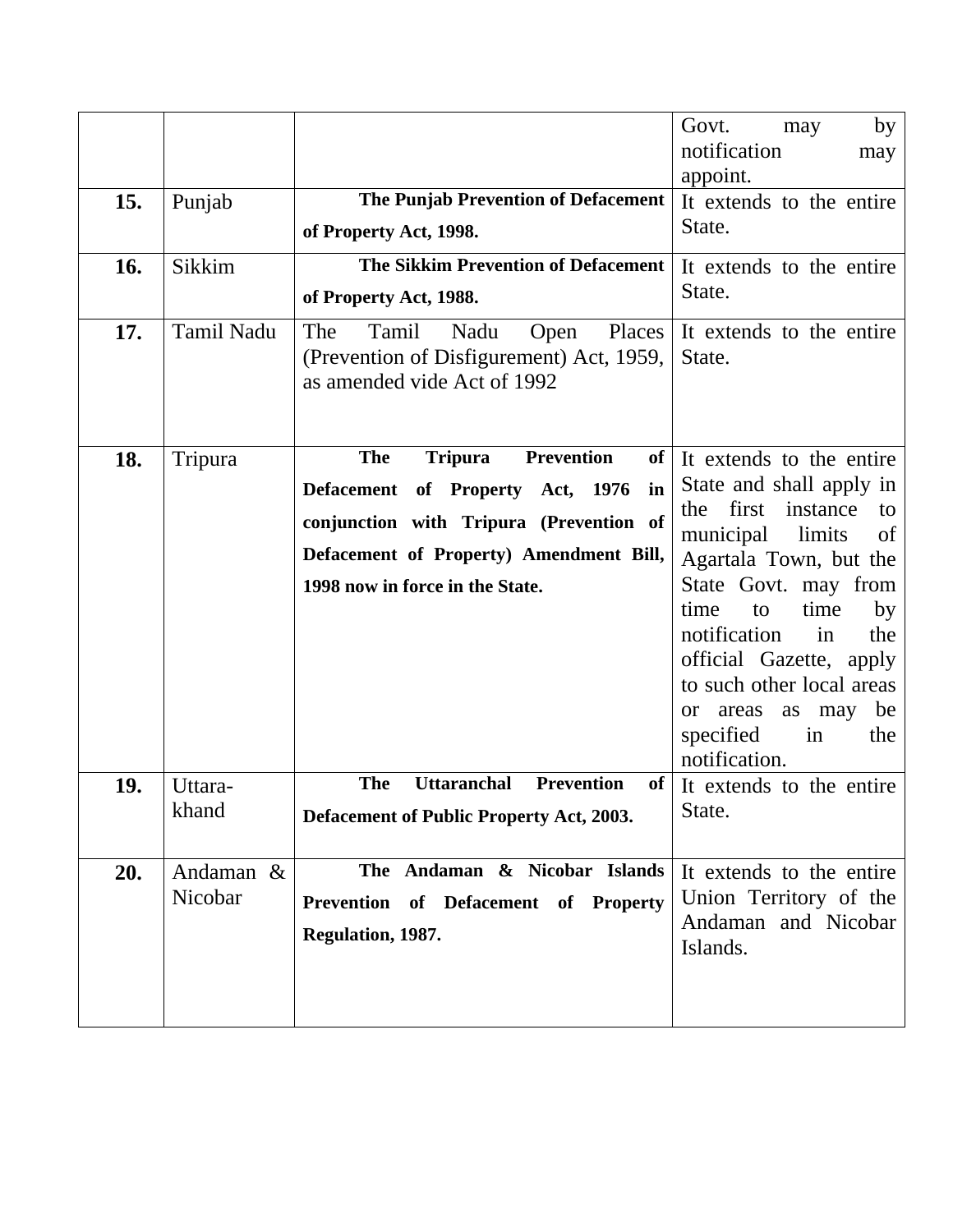| 21. | Chandigarh  | The<br>Bengal Prevention of It extends to the entire<br>West |                        |
|-----|-------------|--------------------------------------------------------------|------------------------|
|     | <b>UT</b>   | Defacement of Property Act, 1976 has                         | State.                 |
|     |             | been made applicable in Chandigarh UT.                       |                        |
|     |             |                                                              |                        |
|     |             |                                                              |                        |
|     |             |                                                              |                        |
|     |             |                                                              |                        |
| 22. |             | Bengal Prevention of It extends to the entire<br>The<br>West |                        |
|     | Delhi       | Defacement of Property Act, 1976 was                         | State.                 |
|     |             | made applicable in Delhi. (A separate act                    |                        |
|     |             | is under consideration).                                     |                        |
| 23. | Pondicherry | The Pondicherry Open Places                                  | It extends to whole of |
|     |             | (Prevention of Disfigurement) Act, 2000.                     | the Union Territory of |
|     |             |                                                              | the Pondicherry.       |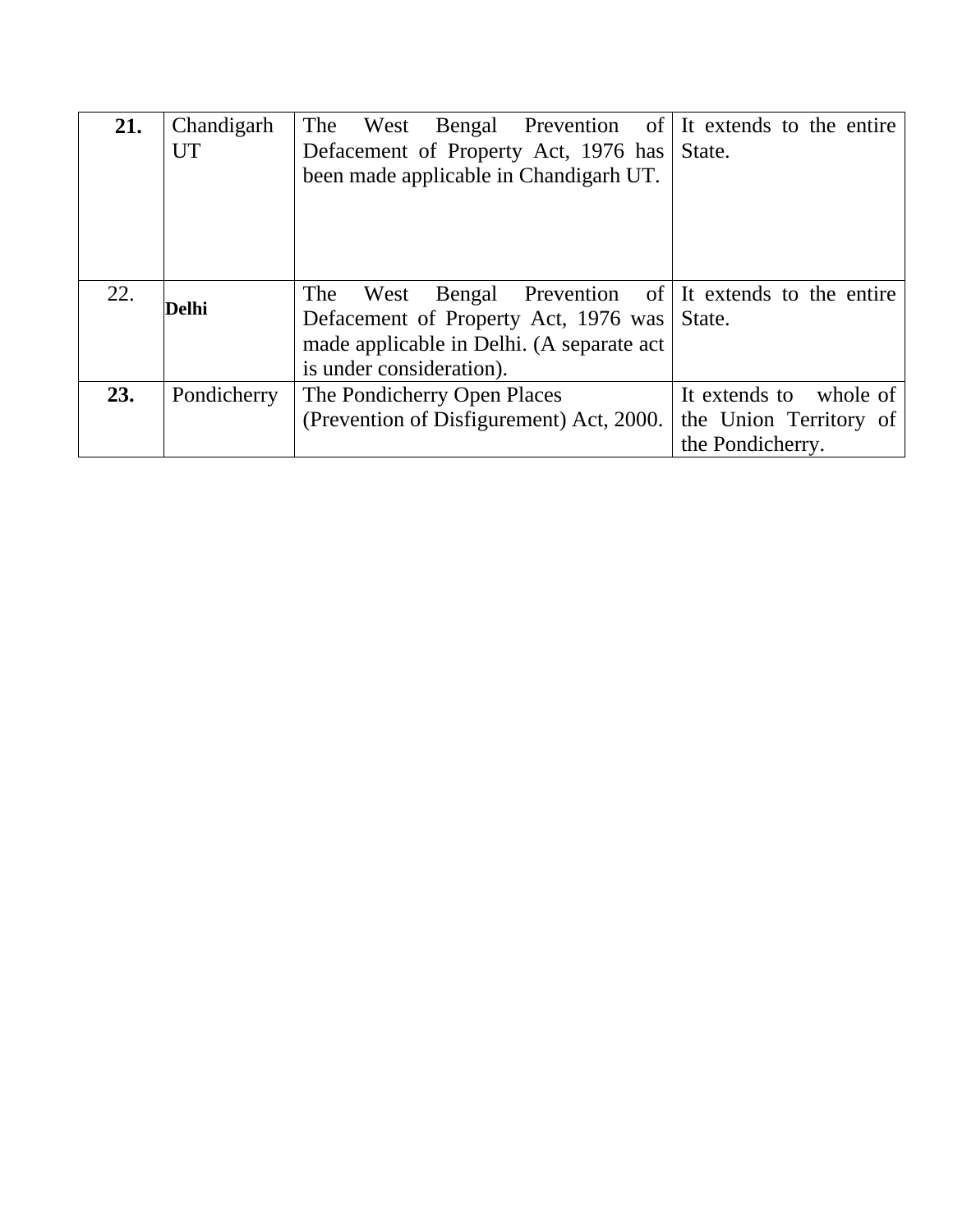# **States in which there is no specific Law on the subject of Prevention of Defacement of Property**

| Sl. No. | Name of State/UT     |                                            |
|---------|----------------------|--------------------------------------------|
| 1.      | Assam                | No law/Act                                 |
| 2.      | Gujarat              | No law/Act                                 |
| 3.      | Kerala               | No law/Act                                 |
| 4.      | Manipur              | No law/Act                                 |
| 5.      | Meghalaya            | No law/Act                                 |
| 6.      | Orissa               | No law/Act                                 |
| 7.      | Rajasthan            | No specific law on the subject but         |
|         |                      | there is a provision in Section 198 of     |
|         |                      | Rajasthan Municipalities Act, 1959         |
|         |                      | that without the consent of the owner      |
|         |                      | or occupier and in case of Municipal       |
|         |                      | property, without the permission in        |
|         |                      | writing of the board, affixing any         |
|         |                      | poster, bill, placard or other paper or    |
|         |                      | means of advertisement is punishable       |
|         |                      | with fine which may extend to twenty       |
|         |                      | rupees.                                    |
| 8.      | <b>Uttar Pradesh</b> | No law/Act                                 |
| 9.      | West Bengal          | The earlier West Bengal Prevention         |
|         |                      | of Defacement of Property Act, 1976. (West |
|         |                      | Bengal Act XXI of 1976). This Act has      |
|         |                      | since been repealed.                       |
| 10.     | Dadra & N. Haveli    | No law/Act                                 |
| 11.     | Daman and Diu        | No law/Act                                 |
| 12.     | Lakshdweep           | No law/Act                                 |